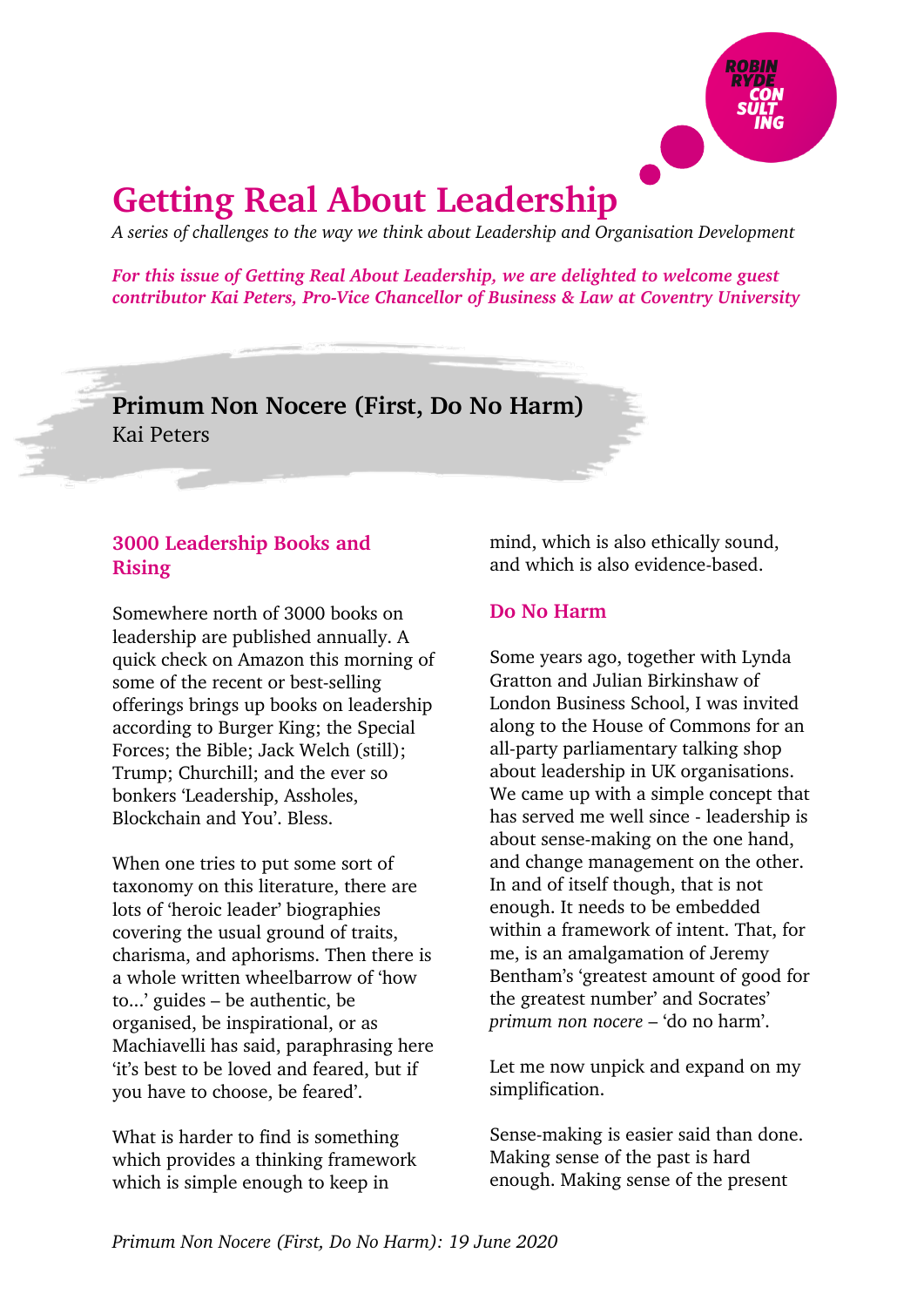and the future is a big ask. One can nevertheless make a significant effort to do so. No leader is omniscient. In our academic environments and anywhere else really, one needs to talk to staff, students, and colleagues across the organisation. One needs, importantly, to speak with colleagues in other institutions across the whole spectrum of the HE environment, not only in the UK but as far afield as one can manage. Sense-making is cumulative. Cook-Greuter's maturation framework which is based on Piaget's model of cognitive development provides sensible suggestions on expanding one's arsenal of experience so that one can reach a thoughtful, dispassionate analysis of what a realistic future may look like.

#### **Turbulence Lies Ahead**

For all of us in higher education, I expect that Covid-19, student reluctance and inability to travel, the geopolitics of populism, Brexit, climate change, and the unprecedented spike in unemployment and the equally unprecedented economic contraction point collectively to carnage in the coming years. In the great recession of 2008, the economy contracted by about 5% and it took until 2012 for the economy to return to pre-2008 levels. We are now looking at a 15% contraction. Logically, that means 12 years waiting for a recovery. It will be different in different industries and countries, but it will be ugly.

So how do we, as leaders, behave if we buy into this analysis? Well, we keep Bentham and Socrates in mind. When I speak to my colleagues, I can see that many of them have not arrived at this conclusion. They listen to politicians

who promise the sunny uplands of loosening lockdowns and the return of glory once the shackles of the EU have been removed.

## **Beyond Denial**

For a long time, I was chief executive at Ashridge where we did a lot of work on change management with individuals and organisations. One of the tools we used as a thinking prompt was of an adaptation of Janssen's House of Change whereby one moved from denial (where I think most people are right now) through confusion (lots there too) through renewal and ultimately contentment with a new reality.

As leaders today, we need to chivvy people along past denial and depression towards genuinely thinking about how we can do the greatest good for the greatest number while trying to do no harm, or as little harm as possible. We all know that not all colleagues will survive the inevitable restructuring of higher education. We can already see the redundancy tsunami announcements today.

We now need to balance financial prudence to ensure organisational survival with preserving positions as well as we can. We also need to really think about how we can be kind and helpful for those colleagues who will no longer be colleagues in the coming months and years. In addition to individual institutions contracting, there will no doubt also be some consolidation in higher education. The carrying cost for all of the infrastructure and bureaucracy we all face unfortunately takes a greater toll on smaller institutions than on larger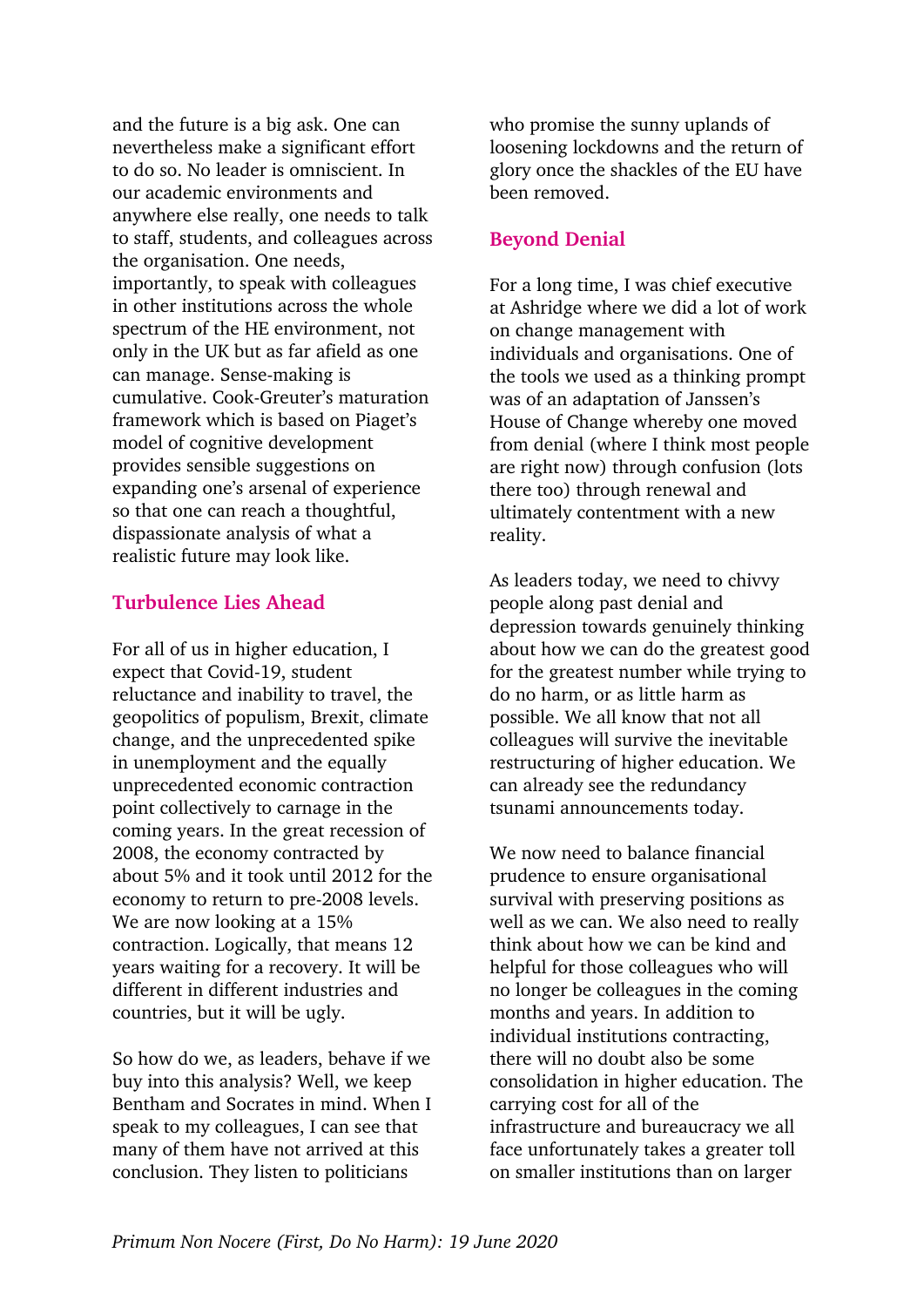ones which can spread costs across greater income streams.

### **A Pyramid of Trust**

There is another angle to sense-making and change management that I'd like to emphasise. While enlightened leadership can make sense of the environment, encouraging appropriate change management cannot be done single-handedly. An organisation is a social construct of conversation. Spans of control, in reality, mean that an individual can regularly have conversations with a team of somewhere between 7 and 15 people. In our large organisations, this means that we must create a pyramid of trust to ensure information and

understanding is shared. For anyone leading any team, this means they must trust people in their teams. If they don't, they must firstly try to develop them, and if that fails, move them along. When a manager micromanages beyond their own remit, it just messes everything up.

There is nothing more annoying than decisions being made by blustering buffoons who think they know everything when they haven't a clue. Sadly, there are more than a few of those folks running countries right now. I'll leave it to anyone foolish enough to read this blog to reflect on the quality of their own organisational leadership in these increasingly difficult times.

Kai Peters is Pro-Vice-Chancellor of Business & Law and international development at Coventry University and a member of the Coventry University Group Leadership Team. Previously, he was Dean/Director of Ashridge, the business school located in Berkhamsted, near London from 2003 to 2015. Following the 2015 strategic alliance of Ashridge with Hult International Business School, Peters was appointed Chief Academic Officer of the combined institution. Prior to joining Ashridge, Peters was Dean, and previously director of MBA programs, of the



Rotterdam School of Management (RSM) of Erasmus University in the Netherlands from 1993 to 2003. In addition to academic activities, he chairs GAIA, an e-Health company in Hamburg, Germany and is on the advisory board of NewsConsole, an artificial intelligence / big data company in Amsterdam, The Netherlands. Peters has written or co-written 10+ books and chapters, and 50+ academic and practitioner articles on leadership and management education including *Steward Leadership: A Maturational Perspective* in 2013 and *Rethinking Business Schools* in 2018. He holds degrees from York University, Toronto and University of Quebec in Chicoutimi; (Canada) and Erasmus University (Netherlands).

Contact Kai on **kai.peters@coventry.ac.uk**